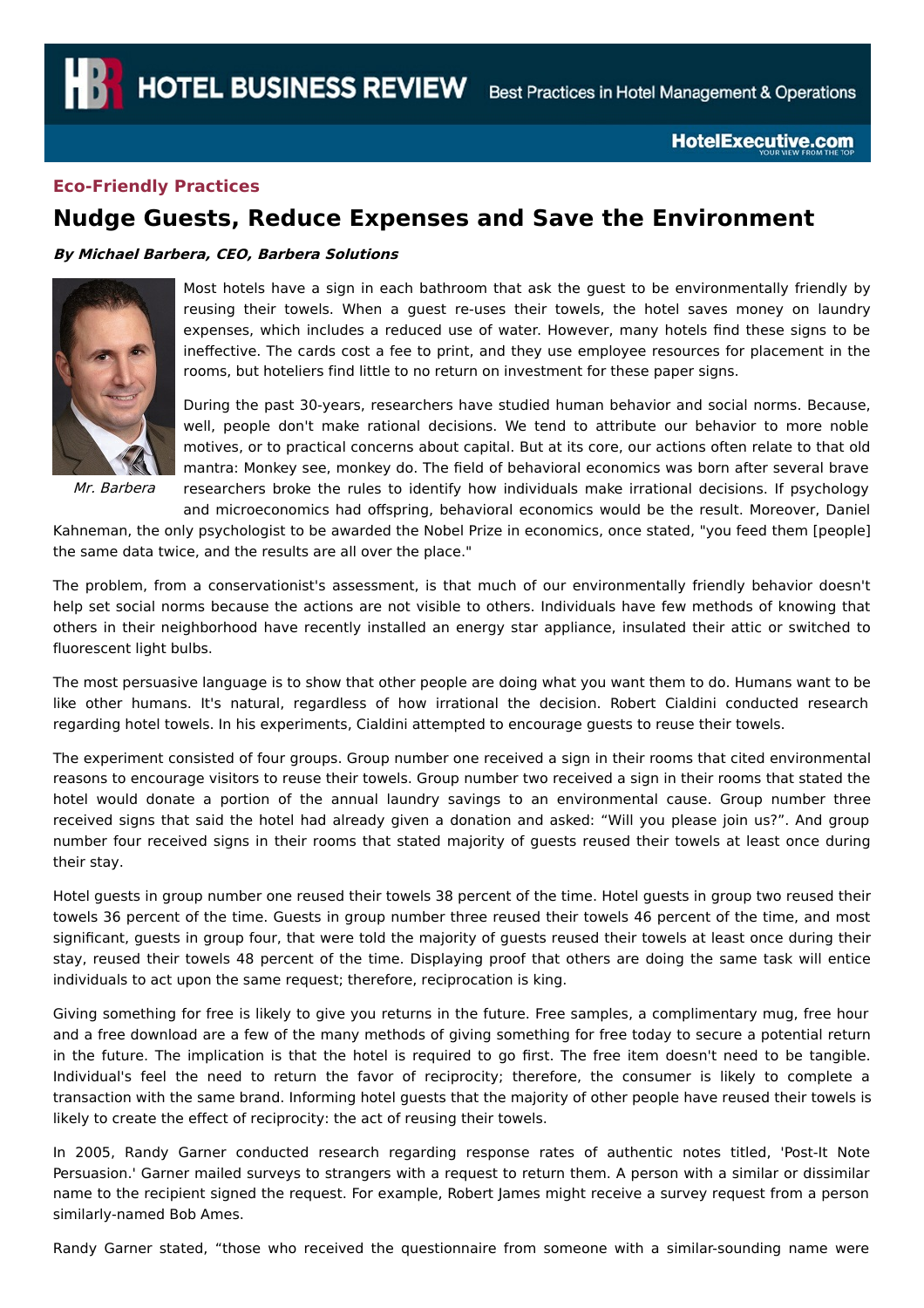nearly twice as likely to fill out and return the packet as those who received the surveys from dissimilar sounding names (56 percent compared to 30 percent)." Sales teams could increase their chances of converting a sale by increasing their knowledge of their prospects' current preferences.

So, what's this nudge stuff? It's a simple concept - you subtly promote the choice that you want an individual to make, and if executed, odds are an individual will make that choice.

The research regarding a handwritten note is a great example of a nudge. The nudge gently persuades an individual to take action. The handwritten note offers a humanizing factor to the message. The note combined with the persuasion of others doing the act of reusing towels forms the perfect nudge; therefore, combining both messages allows the hotelier to change the default. Individuals in North America are exposed to approximately 30,000 brand impressions daily. Noise and unreliability overload the market.

The current hotel default is to remove even the most gently used towels and replace them with clean towels. The current practice is not one that occurs in most homes, so why does it happen in a hotel? Well, there are many hospitable answers; however, changing the default to using a handwritten note combined with the 'majority of others are doing it' message in the room allows the hotelier to replace towels upon request. There will likely be many guests that prefer clean towels daily; however, most guests will accept the default and reuse their towels.

Additionally, the most persuasive technique is to show that others are doing it. By providing a statement that others are reusing their towels, guests will be more inclined to do the same. Let's use the current election as an example. A candidate speaks at a rally, or during a debate and they say something similar to "last week I met a young man from Ohio. This young man's name is Austen. Austen told me about his struggle with [problem], and how we could use [solution] to better provide for his family." To understand the persuasive context I'm going to break it down.

First, the young man was from Ohio, which is a swing state and vital for all political parties. Next, the candidate's name was Austen, which is a common name for young adults in the mid-west. Furthermore, the candidate mentioned Austen's challenges. It's likely that other closely-aged males in Ohio have similar concerns. The message framing allows others to relate, and think, "if Austen is voting for this person, I might want to vote this person too."

As humans, we have limited cognitive processing capacity. Think of a fuel gauge on your car. You start the day with a full tank of gas. As we grab our morning coffee on the way to work, we use some fuel, and then we have less fuel when we arrive at work. We use more fuel to go to lunch, more on the way to the bank and then more when we drive home. Our minds have a similar process. Each decision we make reduces the ability to make a better decision later on in the same day. Nudging the hotel guest is likely to prime these effects to reuse towels. Responses to behavior change take an extended period to notice. Sit back, relax and gradually watch change.

It remains unknown how the most promising trials of nudging can be scaled up. Critics of big government remain suspicious of nudging. As behavioral economics and behavioral finance grow in popularity throughout academia, some critics argue that a nudge will become a shove, and others say that a nudge isn't enough. It's important to gauge individual responses to our nudges and respect their choices. A nudge can only nudge, and never force anyone to do anything. Persuasive or nudging methods should be developed with a high-value of ethics to the organization and the recipient; therefore, it is our responsibility to implement change with a nudge without forcing an undesirable action. Lastly, to nudge consumers towards less destructive behavior, take some advice from social marketers — make it easy, fun and fashionable.

Michael Barbera, CEO of Barbera Solutions is <sup>a</sup> Fortune 50 consumer psychologist and strategy consultant, angel investor and award-winning business strategist. He is involved in both practical and academic endeavors. His areas of practice are consumer behavior, consumer emotions, social psychology, decision-making, brand management, and marketing and long-term business strategies. His clients are on the Fortune 50 list, ABC's Shark Tank, Bravo's Million Dollar Listing, The Food Network, and include Harley-Davidson, the Baltimore Ravens, the Carolina Hurricanes, Microsoft, and the Department of Defense. In 2015, the White House recognized Mr. Barbera for his contributions to entrepreneurship. Mr. Barbera can be contacted at 800-584-8047 or [mbarbera@barberasolutions.com](mailto:mbarbera@barberasolutions.com)

The Hotel Business Review is a weekly journal of best practices in hotel management and operations and is available at **[www.hotelexecutive.com](http://www.hotelexecutve.com)**. HotelExecutive.com retains the copyright to the articles published in the Hotel Business Review.